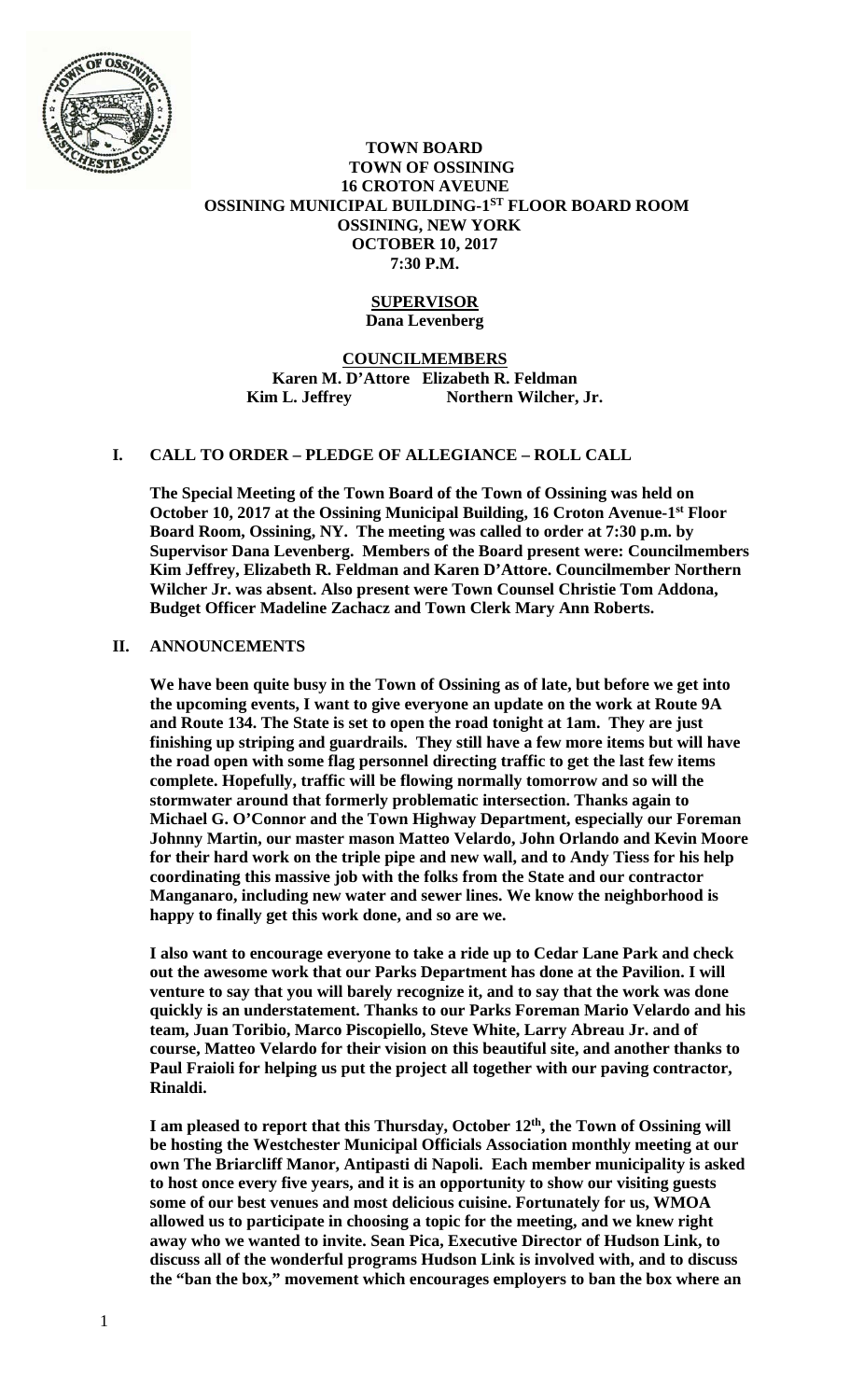**applicant indicates whether or not they have been convicted of a crime. Many other municipalities have changed their forms so that those in positions of hiring do not automatically eliminate a candidate before they have been given a chance to interview for a job. We are very much looking forward to Sean's presentation and from hearing feedback from our neighboring municipalities.** 

### **III. LIAISON REPORTS**

**Councilperson Jeffrey announced that the Village of Briarcliff Manor and the Town of Ossining as well as the State elected officials (Assemblywoman Galef and Senator Carlucci) are working on the 9A and North State Road Project). Briarcliff Manor is in charge of this project and the markings on Pleasantville Road are happening now. Site work has begun and as far as we know there will be no lane closures. The DOT is also entertaining new traffic lights.** 

# **IV. DEPARTMENTAL REPORTS**

**Supervisor Levenberg stated: Fresh off her very first school tax collection, I'd like to invite our Receiver of Taxes Holly Perlowitz to join us and give an update as to how we did for the month of September.** 

**Tax Receiver-Holly Perlowitz** 

**Tax Receiver Holly Perlowitz reported that her first school tax collection was successful with \$45.9 million in September and \$4 plus million in October. At this point \$1.5 million is delinquent. The Tax Receiver's Office was open longer hours than normal to assist residents in paying their taxes in person. There were only 700 taxpayers who paid on line out of 10,000 parcels. Please sign up for alerts to be sure you pay your taxes on time.** 

### **V. PUBLIC COMMENT ON AGENDA ITEMS**

# **VI. BOARD RESOLUTIONS**

### **A. Approval of Minutes-Regular Meeting**

**Councilmember Feldman moved and it was seconded by Councilmember Jeffrey that the following be TABLED:** 

**Resolved, that the Town Board of the Town of Ossining hereby approves the September 26, 2017, Minutes of the Regular Meeting as presented.** 

### **Motion Carried: TABLED**

#### **B. Approval of Minutes-Special Meeting**

**Councilmember Feldman moved and it was seconded by Councilmember D'Attore that the following be approved:** 

**Resolved, that the Town Board of the Town of Ossining hereby approves the October 3, 2017, Minutes of the Special Meeting as presented.** 

#### **Motion Carried: Unanimously**

# **C. Approval of Voucher Detail Report**

**Councilmember Jeffrey moved and it was seconded by Councilmember Feldman that the following be approved:**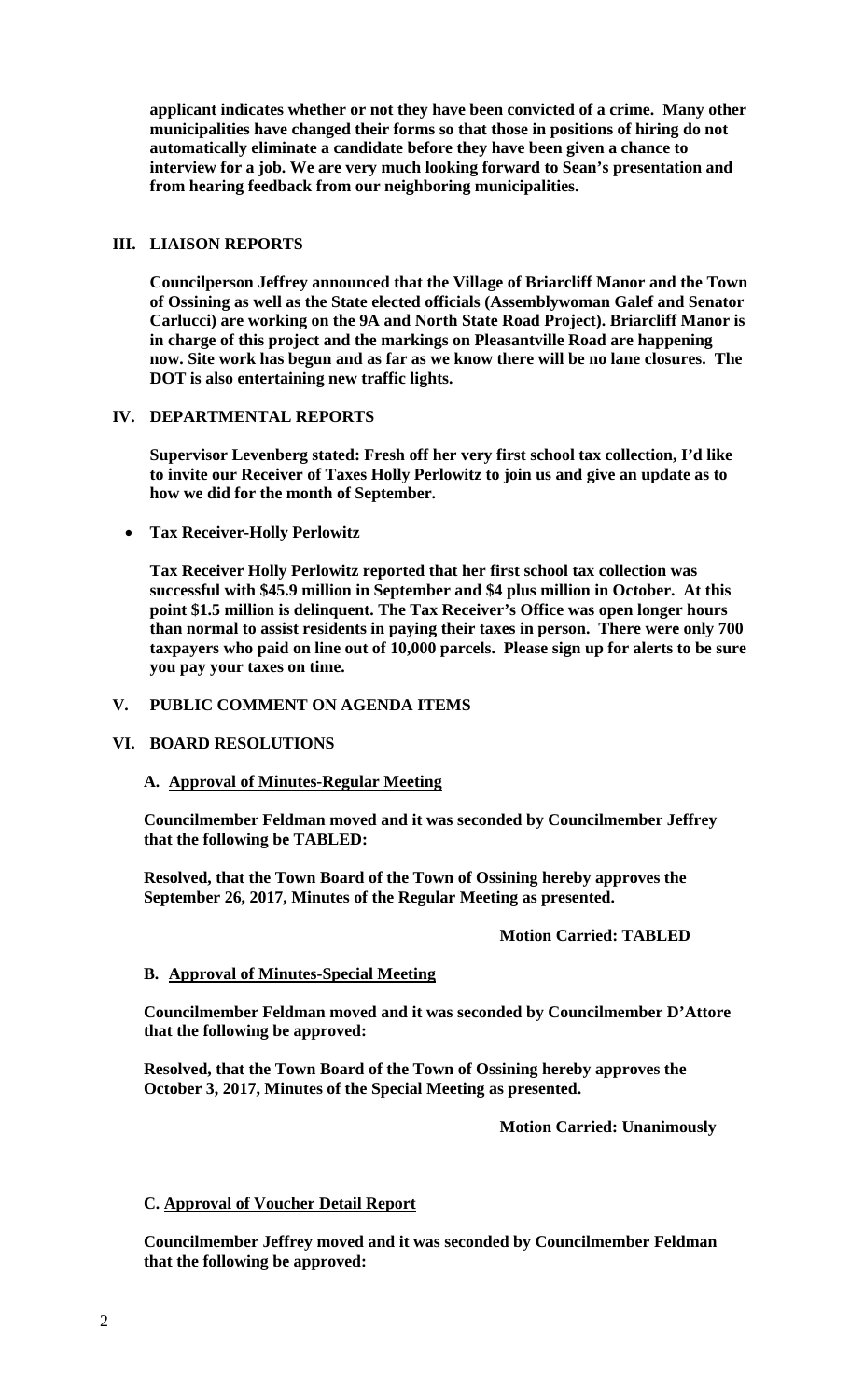**Resolved, that the Town Board of the Town of Ossining hereby approves the Voucher Detail Report dated October 10, 2017 in the amount of \$165,330.08.** 

# **Motion Carried: Unanimously**

# **VII. MONTHLY REPORTS**

**Councilmember Jeffrey moved and it was seconded by Councilmember Feldman that the following be approved:** 

**Resolved, that the Town Board of the Town of Ossining hereby accepts the following monthly reports for the month of September 2017:** 

- **Town Clerk's Office**
- **Town Supervisor's Office**
- **Town Tax Receiver's Office**

# **Motion Carried: Unanimously**

# **VIII.CORRESPONDENCE TO BE RECEIVED AND FILED**

# **IX.VISITOR RECOGNITION**

 **X. WORK SESSION:** 

**Councilmember Jeffrey moved and it was seconded by Councilmember Feldman that meeting be adjourned to Work Session:** 

# **A. Ossining Boat & Canoe Club Siding: Tom Earle**

**Supervisor Levenberg stated that last week, Mr. Tom Earle of the Ossining Boat and Canoe Club joined us at our Work Session to discuss the need to replace some sections of siding on the building. Since this Board last met, I had the opportunity to meet with Tom and with Ms. Kaja Gam, a restoration design consultant who also happens to be on the Village's Historical Review Board, to explore what some other color options might be, and we discussed the types of treatment that would be best in line with the historic nature of the building. Kaja also was kind enough to advise us on what buildings of similar character look like along the waterfront, not just in Ossining, but in our surrounding communities as well. We left the meeting with a game plan, and I'd like to turn it over to Kaja and Tom to walk us through what they've been up to the last few days.** 

# **B. MOGO Bike Lane Project Update**

**Supervisor Levenberg stated that our other Work Session item this evening is an update on MOGO, or Millwood Ossining GO! The Town of Ossining, working with the Town of New Castle and the Village of Ossining, were awarded a \$30K grant by the Hudson River Valley Greenway to plan and design a network of open space corridors and bike lanes that could better connect our neighborhoods, tourist destinations and commercial hubs. I, along with my Confidential Secretary Victoria Cafarelli, have been working closely with the Ossining and New Castle Planning staff, along with Westchester County Planner Tracy Corbitt, to map out some potential options, and we had our first two community forums at Club Fit Briarcliff this past Thursday.** 

# **XI.ADJOURNMENT**

**At 8:50 P.M., Councilmember Jeffrey moved and it was seconded by Councilmember Feldman that the Special Meeting be adjourned to Work Session**